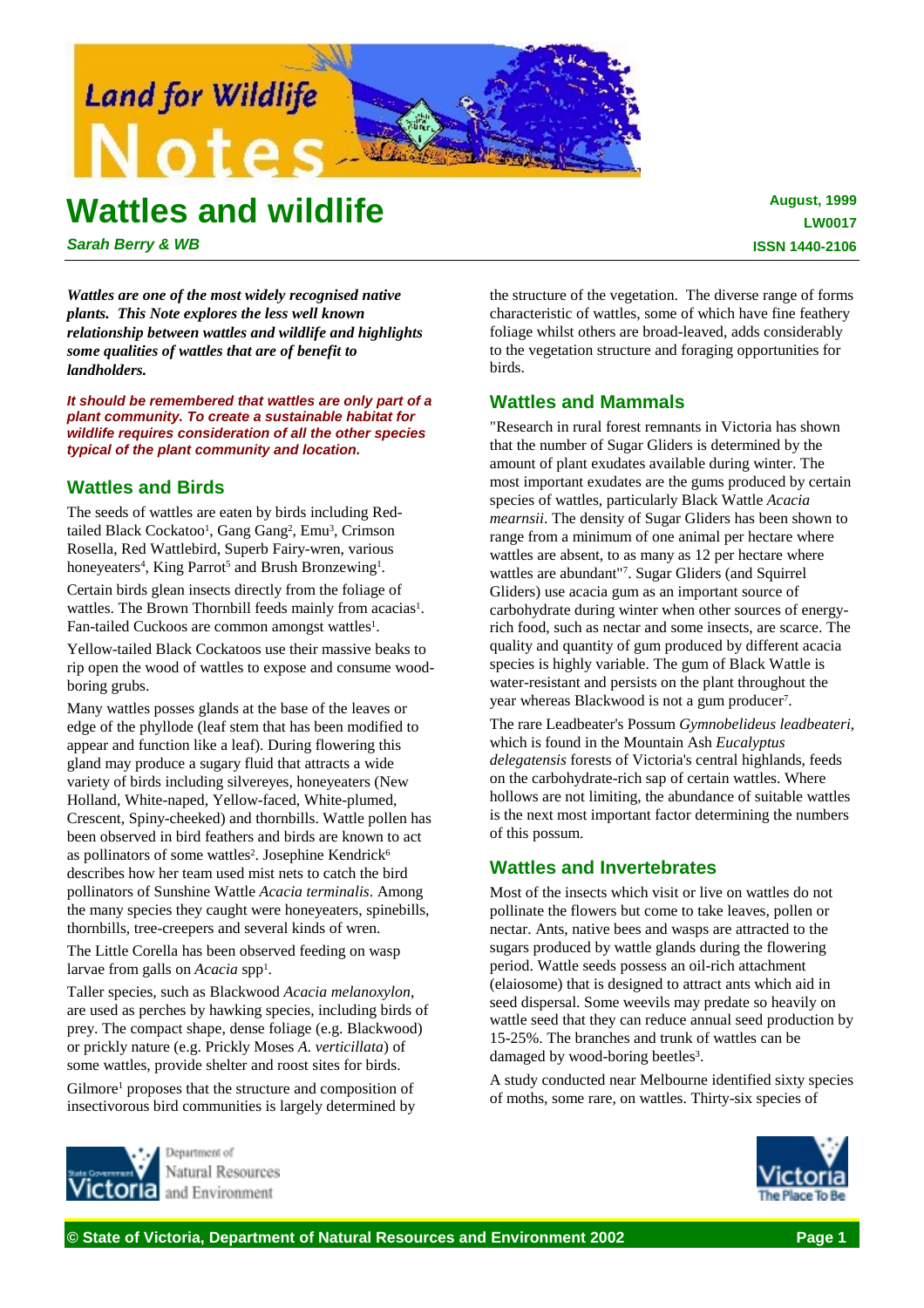wattle are known to be food plants for Australian butterflies3.

Galls, such as those found on some wattles, are produced in response to infection by flies, wasps, psyllids, thrips, scale insects, beetles, bugs, mites, nematodes, fungi and bacteria.

# **Why plant wattles?**

Apart from attracting wildlife, wattles possess many qualities that can be of value to landholders.

## *For revegetation or as 'nursery' species*

Their ability to fix atmospheric nitrogen allows wattles to grow well in soils low in both nitrogen and phosphorus, the absence of which inhibits nitrogen uptake. Wattles regenerate rapidly and are regarded as instrumental in restoring the nitrogen balance within forest ecosystems following fires<sup>1</sup>.

Wattles and other native legumes have considerable potential in revegetation programs because they establish rapidly, are able to condition the soil and provide shelter for the slower-growing species, such as eucalypts. Wattles are 'pioneer' (first coloniser) species that exploit the high light and low competition that occurs following a bushfire. These qualities have been utilised for revegetation following mining operations<sup>8</sup>.

Some wattles are able to produce stems from their roots and so spread without producing seedlings. This feature is useful where establishment of plants is difficult (eg due to competition from pasture).

## *Natural pest control*

In suitable habitat, especially where wattles are present to provide essential winter food, Sugar Gliders can be common (over 10/hectare). Sugar Gliders prey upon scarab beetles and other invertebrates which defoliate eucalypts and contribute to dieback. One study estimated each Sugar Glider ate 3.24 kgs of insects per year<sup>9</sup>. Hence, wattles and other understorey species which are important to larger predators indirectly contribute to biological control of pests and maintain the health of native vegetation.

In California, orange groves have been interplanted with wattles because they can host a range of predatory insects that provide biological control of pests of the orange trees. This natural pest control quality is equally valuable where wattles are interspersed with eucalypts. Predatory insects, hosted by the wattle, range across to the eucalypt keeping down the number of foliage-eating and sap-sucking insects that can reduce the health of the tree.

## *Shade and shelter*

The dense foliage and compact shape of some wattles, such as Blackwood, makes them suitable for shelterbelt plantings in some areas. Wattles have a reputation for being short-lived. This is true of many species but not all. "Most acacia tree species (especially those with bipinnate foliage) tend to be short-lived, and some are rather susceptible to borers and disease"10. Golden Wattle *Acacia pycnantha* may live 8-10 years in cultivation<sup>11</sup>. Other

species, such as Lightwood *Acacia implexa* and Blackwood *Acacia melanoxylon* live considerably longer (more than 100 years).

#### *Timber*

The timber of Blackwood *A. melanoxylon* has been acclaimed as one of the world's finest furniture timbers. The potential of other species may be yet to be realised.

#### *Erosion control*

Wattles establish quickly, even in poor soils. Species of wattle grow along watercourses and therefore have potential in revegetation programs aimed at reducing erosion, filtering input to streams and mitigating flooding.

## *Colour and scent in the winter landscape*

One of the finest qualities of wattles, which has made them famous world-wide and as garden specimens, is the variety and beauty of their foliage and vibrant yellow flowers. Many wattles flower in winter and early spring providing a colourful display when most other species are not in flower. This characteristic can be exploited to improve the farm landscape.

#### *Bee-keeping*

The abundant pollen is a source of protein during winter which is important for 'build-up' conditions for beekeeping.

#### *Other uses*

Some wattles have been used for commercial tannin production and (by aborigines and early settlers)<sup>15</sup> as hop substitutes.

## *Warning - wattles can be poisonous*

Smith<sup>7</sup> notes that stock preferentially graze young wattles even when other foods are available in abundance and regards this as being responsible for their absence in most unfenced vegetation remnants. However, many wattles are known to be poisonous or distasteful to stock. Wattle foliage contains the poisons tannic acid and cyanide which probably serve to deter some insect predators. If wattles are going to be used in stocked paddocks landholders should seek advice on the toxicity of the species.

#### *Warning - environmental weeds*

The attractive qualities of wattles and their widespread cultivation have led to many introductions of species that did not naturally grow in Victoria and to changes in the distribution of Victorian wattles. Some species have established themselves outside of their previous range and colonised areas of bushland where they previously did not occur. This threatens the nature of the bushland.

\*Cootamundra wattle *A. baileyana*, \*Early Black Wattle *A. decurrens*, \*Cedar Wattle *A. elata*, White Sallow Wattle *A.*

*floribunda*, Flinders Ranges Wattle *A. iteaphylla*, Sallow

Wattle *A. longifolia*, Rain Wattle *A. prominens*, \*Golden Wreath Wattle *A. saligna* and Coast Wattle *A. sophorae* have been recorded invading native vegetation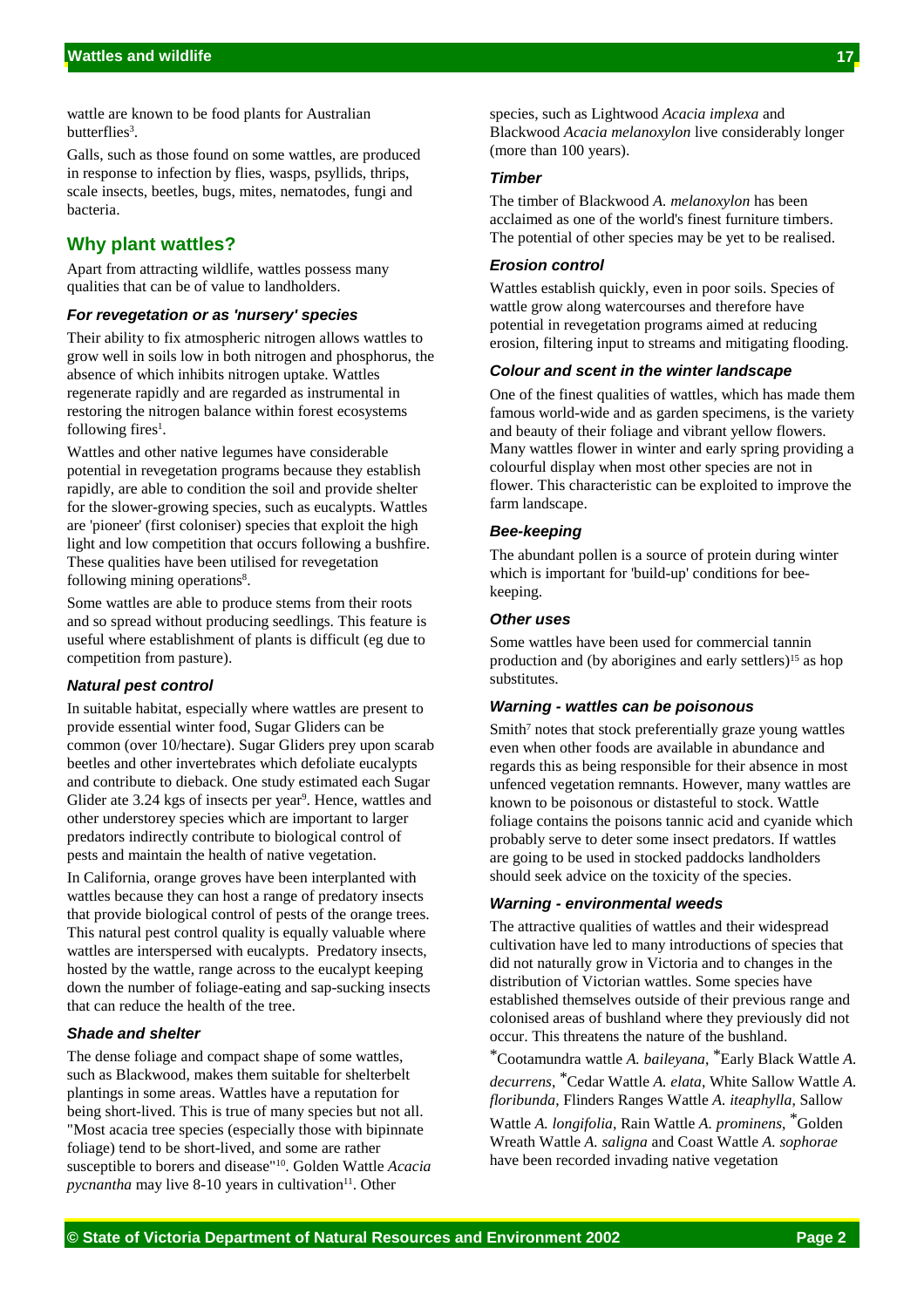(environmental weeds) in Victoria12. \*denotes naturalised in Victoria13.

# **How to grow wattles**

The use of LOCAL native seed is highly recommended. Costermans<sup>10</sup> and Rogers<sup>16</sup> have produced useful field guides for species identification.

Cross-pollination (pollen transfer between two plants) is important for successful seed set in Sunshine Wattle *A. terminalis*2 and probably for many other species. Pollination is effected by birds and probably some insects.

Seed collection can usually be done by hand. An upsidedown umbrella or tarpaulin can be useful. Seed pods are collected when they change colour from green to brown. Seed shed can be rapid in hot weather. The seed can be sorted from other material using a suitable sieve. Seeds should be stored clean in paper or cloth bags where they will remain viable for long periods.

The seed of wattles possesses a thick seed coat. This prevents entry of water and protects the seed from predators until conditions are right for germination. In nature, this may occur following a bushfire. Fire can be used in bushland remnants to promote germination of most wattles, however, care must be taken to avoid damage to other fire-sensitive and juvenile plants. Cultivation can also be used to damage the seed coat and so encourage germination of wattles. Wattles may also be established by direct seeding of pre-treated seed (described below).

The seed of most wattles will require pre-treatment to damage the seed coat (dark black outer layer) for successful propagation. There are various options. The most widely used treatment for medium quantities of seed is placement in boiling or hot water (let stand till cool). This imitates the natural heating of a fire. Note that some species (and batches within a species) do not require heat treatment or are sensitive to prolonged heating. For

example, Cavanagh<sup>8</sup> recommends 30secs at 100<sup>o</sup>C for *Acacia terminalis*. A sample of each seed lot should be tested before treating the entire batch. Nicking the seed coat with a single-sided razor-blade is suitable for small quantities. Other treatments include acid scarification  $(H_2$ So<sub>4</sub>, 20 mins), microwaving (120 secs) and machine scarification<sup>8</sup>.

Wattles are ideal for sunny positions. They will grow rapidly for a few years and slow down as the canopy and trunk develop. When the desired height has been reached, wattles can be pruned hard after flowering to keep them from becoming straggly and woody. Pruning will prolong the life of wattles<sup>14</sup>.

# **What species to plant**

Local native species are recommended. Check with your local NRE office for species native to the area. DON'T FORGET, WATTLES ARE ONLY PART OF THE UNDERSTOREY IN SOME AREAS.

#### *References:*

- 1. Keast, A. et al (ed.) (1985) *Birds of Eucalypt Forests and Woodlands*, Surrey Beatty & Sons & RAOU.
- 2. Pizzey, G. (1988) *A Garden of Birds*, Viking O'Neil.
- 3. New, T.R, (1984) *A Biology of Acacias*. Oxford University Press.
- 4. Ford, H.A. & Paton, D.C. (1986) *The Dynamic Partnership, Birds and Plants in Southern Australia*, South Australia: Government Printer.
- 5. Adams, G.M, (1980) *Birdscaping your Garden*. Adelaide.
- 6. Kendrick, J, (1983) Bird Pollination of Acacia terminalis. *VORG Notes 19*,55.
- 7. Smith, A. (1992) Sugar Gliders, Wattles and Rural Eucalypt Dieback. *Aust. Network for Plant Conservation Newsletter*, **vol 1**(2)
- 8. Langkamp, P. (1987) *Germination of Australian Native Plant Seed*, Inkata.
- 9. Project Mansfield (1992) *The Understorey Story, Save the Bush & Project,* Mansfield.
- 10.Costermans, L. (1981) *Native Trees and Shrubs of South-eastern Australia*, Weldon.
- 11. Simmons, M. (1987) *Acacia's of Australia*, **vol. 1**
- 12.Carr, G.W. & Yugovic, J.V. (1989) *Weeds of Native Vegetation in Victoria*, unpublished Dep't of Conservation & Environment list.
- 13.Ross, J.H. (1990) *A census of the Vascular Plants of Victoria*, Dep't of Conservation & Evironment, Victoria.
- 14. Molyneux, B, (1980) *Grow Native* Creating an Australian Bush Barden. Anne O'Donovan Pty Ltd.
- 15.Cribb, A.B. & J.W. (1975) *Wild Food in Australia*, William Collins.
- 16.Rogers, F.J., C, (1978) A Field Guide to Victorian Wattles. Brown Prior Anderson Pty Ltd.

# **A checklist of Victoria's wattles.**

#### *prepared by Land for Wildlife*

| A. x grayana         |                    |
|----------------------|--------------------|
| A. acanthoclada      | Harrow             |
| A acinacea           | Gold-dust          |
| A. aculeatissima     |                    |
| A. alpina            | Alpine             |
| A. amoena            | Boomerang          |
| A. argyrophylla      |                    |
| A. armata            | A. paradoxa        |
| A. aspera            | Rough              |
| A. ausfeldii         | Ausfeld's          |
| *A. baileyana        | Cootamundra        |
| A. bivenosa ssp wayi | A. ligulata        |
| A. boormanii         | <b>Snowy River</b> |
| A. botrycephala      | A. terminalis      |
|                      |                    |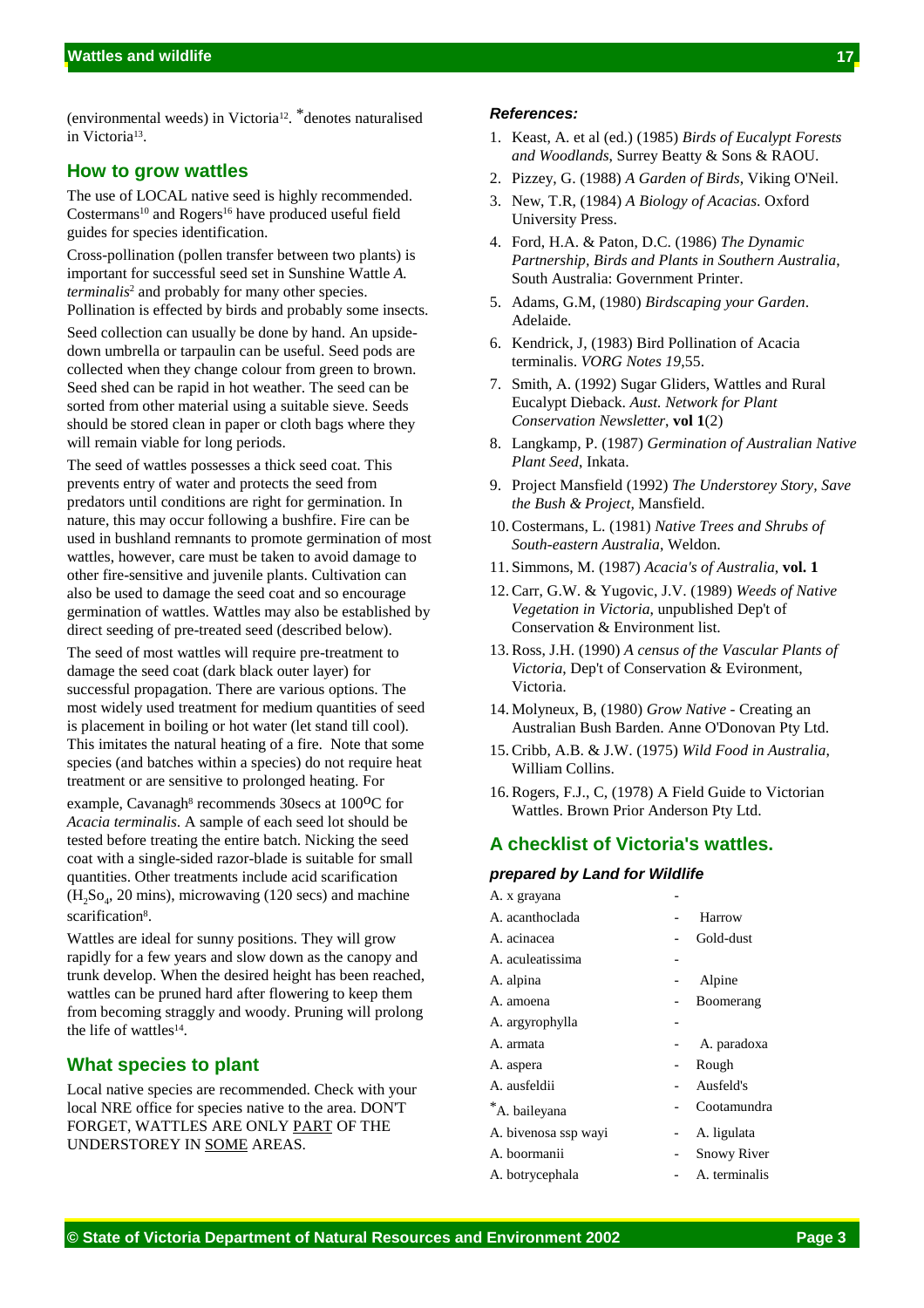| A. brachybotrya                  |                                                      | Grey Mulga              | A. montana var montana         |                          |                       |
|----------------------------------|------------------------------------------------------|-------------------------|--------------------------------|--------------------------|-----------------------|
| A. brownei                       |                                                      |                         | A. montana var psilocarpa      |                          |                       |
| A. buxifolia                     |                                                      | Box-leaf                | A. mucronata                   |                          | Variable Sallow       |
| A. calamifolia                   | ٠                                                    | Wallowa                 | A. myrtifolia                  | $\overline{a}$           | Myrtle                |
| A. cognata                       |                                                      | Narrow-leaf, Bower      | A. nano-dealbata               | $\overline{a}$           | Dwarf Silver          |
| A. colletioides                  | $\overline{\phantom{a}}$                             | Wait-a-while            | A. notabilis                   | $\overline{\phantom{a}}$ |                       |
| A. dallachiana                   | $\overline{\phantom{a}}$                             | Catkin                  | A. nyssophyla                  |                          |                       |
| A. dawsonii                      | $\overline{\phantom{a}}$                             | Poverty                 | A. obliquinervia               | $\qquad \qquad -$        | Mountain Hickory      |
| A. dealbata                      | $\overline{\phantom{a}}$                             | Silver                  | A. obtusifolia                 |                          |                       |
| A. deanei                        |                                                      | Deane's                 | A. omalophylla                 | $\overline{\phantom{a}}$ | Yarran                |
| A. deanii ssp deanei             |                                                      |                         | A. osswaldii                   |                          | Umbrella, Miljee      |
| A. deanei ssp paucijuga          |                                                      |                         | A. oxycedrus                   | $\overline{a}$           | Spike                 |
| A. decora                        |                                                      | Western Silver          | A. paradoxa                    | $\overline{\phantom{0}}$ | Hedge                 |
| $*A.$ decurrens                  | ÷,                                                   | <b>Early Black</b>      | A. paucijuga                   |                          |                       |
| A. difformis                     |                                                      |                         | A. pendula                     |                          | Weeping Myall, Boree  |
| A. diffusa                       |                                                      | A. genistifolia         | A. penninervis                 |                          | Hickory               |
| A. doratoxylon                   |                                                      |                         | A. phasmoides                  |                          | Phantom               |
| $^*A.$ elata                     |                                                      | Cedar                   | A. phlebophylla                |                          | <b>Buffalo Sallow</b> |
|                                  |                                                      |                         | A. pravissima                  |                          | Ovens                 |
| A. enterocarpa<br>A. falciformis | $\overline{\phantom{a}}$                             | Jumping Jack<br>Hickory | A. pycnantha                   |                          | Golden                |
| A. farinosa                      |                                                      | Mealy                   | A. retinodes                   |                          | Wirilda               |
| A. flexifolia                    | $\overline{\phantom{a}}$                             | Bent-leaf               | A. retinodes var. retinodes    | $\overline{a}$           |                       |
| A. floribunda                    | $\overline{\phantom{a}}$                             | White Sallow            | A. retinodes var. uncifolia    | $\overline{a}$           |                       |
|                                  |                                                      | Montane                 | A. rigens                      | $\overline{\phantom{a}}$ | Nealie                |
| A. frigescens<br>A. genistifolia |                                                      | Spreading               | A. rubida                      | $\overline{a}$           | Red-stem              |
| A. glandulicarpa                 | $\overline{\phantom{a}}$<br>$\overline{\phantom{a}}$ | Hairy-pod               | A. rupicola                    |                          | Rock                  |
| A. gunnii                        |                                                      |                         | A. salicina                    | $\overline{a}$           | Willow                |
| A. hakeoides                     | $\overline{\phantom{a}}$                             | Hakea                   | *A. saligna                    | $\overline{a}$           | Golden Wreath         |
| A. hakeoides var angustifolia    | $\overline{\phantom{a}}$                             | A. williamsonii         | A. sclerophylla                | $\overline{\phantom{a}}$ | Hard-leaf             |
| A. halliana                      |                                                      |                         | A. siculiformis                |                          | Dagger                |
| A. havilandii                    |                                                      | Needle                  | A. silvestris                  |                          | Bodalla Silver, Red   |
| A. howittii                      |                                                      | Sticky                  | A. sophorae                    |                          |                       |
| A. implexa                       |                                                      | Lightwood               | A. sp. (Buchan)                |                          |                       |
| A. kettlewelliae                 |                                                      |                         | A. sp. aff. kettlewelliae      |                          |                       |
| A. kybeanensis                   | $\overline{\phantom{a}}$                             | Kybean                  | A. sp. aff. papyrocarpa        |                          |                       |
| A. lanigera                      |                                                      | Woolly                  | A. sp. aff. pendula            | $\overline{a}$           | A. melvillei          |
| A. leprosa                       |                                                      | Cinnamon                | A. spinescens                  | $\overline{a}$           | Spiny                 |
| A. ligulata                      |                                                      |                         | A. stenophylla                 |                          | Eumong                |
| A. lineata                       |                                                      | Streaked                | A. stricta                     | $\overline{a}$           | Hop                   |
| A. lineolata                     |                                                      |                         | A. suaveolens                  |                          | Sweet                 |
| A. loderi                        |                                                      | Nealie                  | A. subporosa                   |                          | <b>Bower</b>          |
| A. longifolia                    |                                                      | Sallow                  | A. subtilinervis               |                          |                       |
| A. longifolia var sophorae       | $\overline{\phantom{a}}$                             | A. sophorae             | A. terminalis sensu Court      |                          | *A. elata             |
| A. lucasii                       | $\overline{\phantom{a}}$                             | Woolly-bear             | A. terminalis                  |                          | Sunshine              |
| A. maidenii                      | $\overline{\phantom{a}}$                             | Maiden's                | A. trineura                    |                          | Three-veined          |
| A. mearnsii                      | $\overline{\phantom{a}}$                             | Late Black              | A. triptera                    | $\overline{a}$           | Spur-wing             |
| A. melanoxylon                   | $\overline{\phantom{a}}$                             | Blackwood               | A. ulicifolia                  | $\overline{a}$           | Juniper               |
| A. melvillei                     |                                                      |                         | A. verniciflua                 |                          | Varnish               |
| A. microcarpa                    |                                                      | Manna                   | A. verticillata                |                          | <b>Prickly Moses</b>  |
| A. mitchellii                    |                                                      | Mitchell's              | A. verticillata var. latifolia |                          |                       |
| A. montana                       | $\overline{\phantom{a}}$                             | Mallee                  | A. verticillata var. ovoidea   | $\overline{\phantom{0}}$ |                       |
|                                  |                                                      |                         |                                |                          |                       |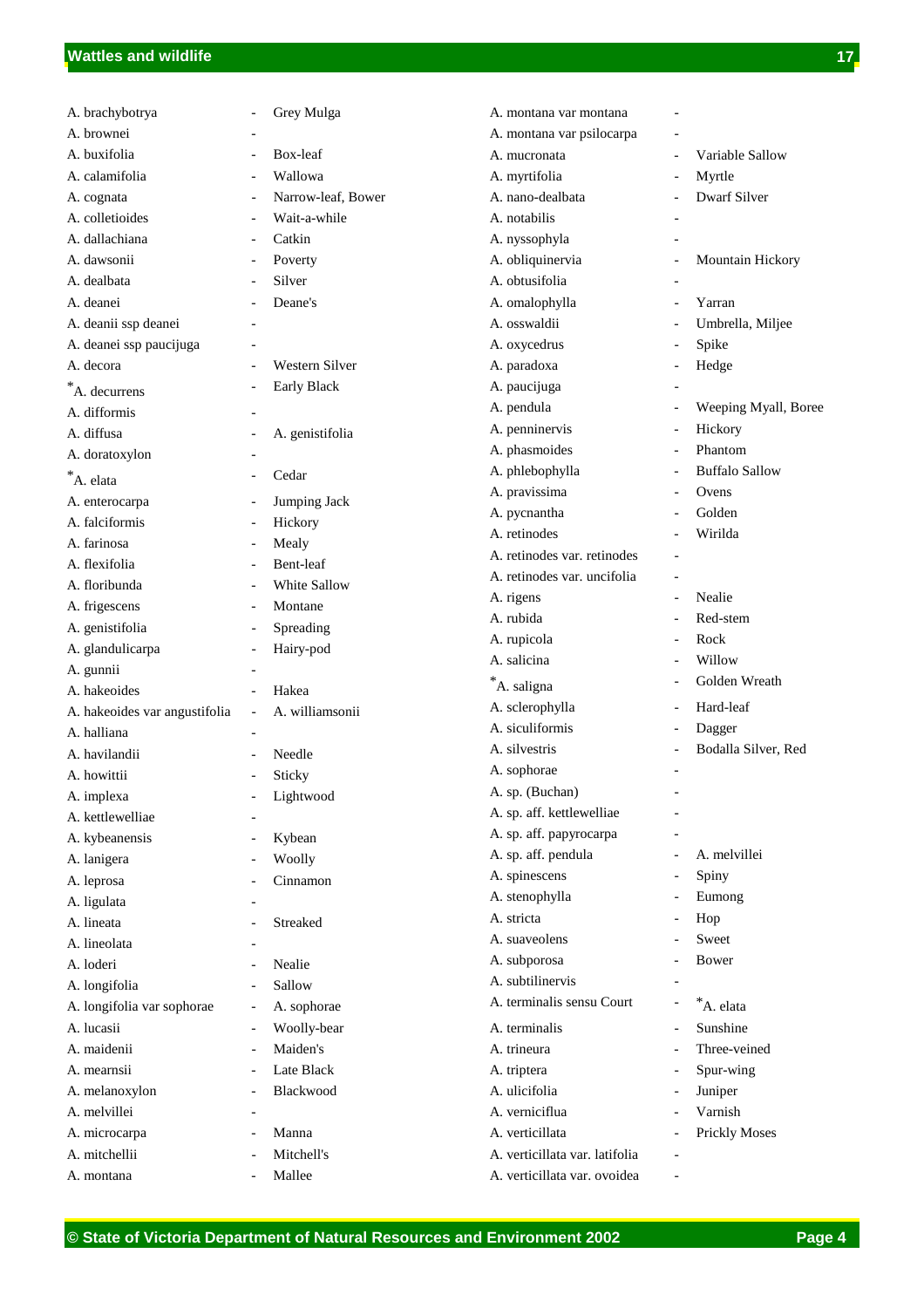| A. verticillata var. verticillata |                                                  | Needle                |
|-----------------------------------|--------------------------------------------------|-----------------------|
| A. victoriae                      | <b>Bramble</b><br>$\overline{\phantom{0}}$       | Ovens $*$             |
| A. wilhelmiana                    | <b>Dwarf Nealie</b>                              | Pale Hickory*         |
| A. williamsonii                   | Whirrakee                                        | Ploughshare           |
| Alpine                            | A. alpina                                        | *???Prickly Moses     |
| Black*                            | A. mearnsii<br>$\overline{\phantom{0}}$          | Red (honey)           |
| Blackwood                         | A. melanoxylon                                   | Red-stem              |
| Boomerang                         | A. amoena<br>$\overline{a}$                      | Rock                  |
| Bower                             | A. cognata<br>-                                  | Rough                 |
| Box-leaf*                         | A. buxifolia<br>$\overline{\phantom{0}}$         | Round-leaf            |
| <b>Bramble</b>                    | A. victoriae                                     | Sallow                |
| <b>Buffalo</b>                    | A. kettlewelliae<br>$\overline{a}$               | Silver(Leadbeaters)*  |
|                                   | A. aff kettlewelliae<br>$\overline{\phantom{0}}$ | Small Cooba           |
| <b>Buffalo Sallow</b>             | A. phlebophylla<br>$\overline{\phantom{0}}$      | <b>Snowy River</b>    |
| Cinnamon*                         | A. leprosa<br>$\overline{\phantom{0}}$           | Spike                 |
| Coast                             | A.longifolia<br>$\overline{\phantom{0}}$         | Spreading             |
| Cootamundra                       | A. silvestris<br>$\overline{\phantom{0}}$        | Spring                |
| Currawong                         | A. doratoxylon<br>$\overline{\phantom{0}}$       | Spur-wing             |
| Dagger                            | A. siculiformis                                  | Sticky*               |
| Deane's                           | A. deanei                                        | <b>Streaked</b>       |
|                                   | ssp deanii                                       | Sweet*                |
|                                   | ssp paucijuga                                    |                       |
| Dwarf Myall                       | A. lineolata                                     | Thin-leaf             |
| <b>Dwarf Nealie</b>               | A. wilhelmiana<br>$\overline{\phantom{0}}$       | Umbrella(fodder)      |
| *Early Black*                     | A. decurrens<br>$\overline{\phantom{0}}$         | Varnish*              |
| Eumong                            | A. stenophylla                                   | Wait-a-while          |
| Gold-dust                         | A. acinacea                                      | Wallowa               |
| Golden*                           | A. pycnantha<br>$\overline{\phantom{0}}$         | Weeping Myall(fodder) |
| *Golden Wreath                    | A. saligna<br>$\overline{\phantom{0}}$           | Western Silver        |
| Grey Mulga                        | A. brachybotrya<br>$\overline{\phantom{0}}$      | Whirrakee             |
| Hairy-pod*                        | A.glandulicarpa<br>$\overline{\phantom{0}}$      | White Sallow          |
| Hakea                             | A. hakeoides                                     | Whipstick Cinnamon    |
| Hard-leaf                         | A. sclerophylla<br>۰.                            | Willow (fodder)       |
| Harrow                            | A. acanthoclada                                  | Wirilda*              |
| Heath                             | A. brownei                                       |                       |
| Hedge*                            | A. paradoxa<br>-                                 |                       |
| Hop                               | A. stricta<br>$\overline{\phantom{0}}$           | Woolly                |
| Jumping-jack                      | A. enterocarpa                                   | <b>Woolly Bear</b>    |
| Juniper                           | A. ulicifolia                                    | Yarran (fodder)       |
| Kybean                            | A. kybeanensis                                   |                       |
| Lightwood                         | A. implexa                                       |                       |
| Maiden's                          | A. maidenii                                      |                       |
| Mallee                            | A. montana                                       |                       |
|                                   | var montana                                      |                       |
|                                   | var psilocarpa                                   |                       |
| Manna                             | A. microcarpa<br>-                               |                       |
| Mealy                             | A. farinosa                                      |                       |
| Mitta                             | A. dawsonii                                      |                       |
| Myrtle                            | A. myrtifolia                                    |                       |
| Narrow-leaf*                      | A. mucronata                                     |                       |
| Nealie                            | A. rigens<br>$\overline{\phantom{0}}$            |                       |
|                                   |                                                  |                       |

| Needle                |   | A. havilandii     |
|-----------------------|---|-------------------|
| $Ovens*$              |   | A. pravissima     |
| Pale Hickory*         |   | A. falciformis    |
| Ploughshare           |   | A. gunnii         |
| *???Prickly Moses     |   | A. baileyana      |
| Red (honey)           |   | A. nano-dealbata  |
| Red-stem              |   | A. rubida         |
| Rock                  |   | A. rupicola       |
| Rough                 |   | A. aspera         |
| Round-leaf            |   | A. lineata        |
| Sallow                |   | A. longfolia      |
| Silver(Leadbeaters)*  |   | A. dealbata       |
| Small Cooba           |   | A. ligulata       |
| <b>Snowy River</b>    |   | A. boormanii      |
| Spike                 | - | A. oxycedrus      |
| Spreading             |   | A. genistifolia   |
| Spring                |   | A. spinescens     |
| Spur-wing             |   | A. triptera       |
| Sticky*               |   | A. howittii       |
| Streaked              |   | A. flexifolia     |
| Sweet*                |   | A. suaveolens     |
|                       |   | A. obliquinervia  |
| Thin-leaf             |   | A. aculeatissima  |
| Umbrella(fodder)      |   | A. osswaldii      |
| Varnish*              |   | A. verniciflua    |
| Wait-a-while          |   | A. colletioides   |
|                       |   | A. calamifolia    |
| Wallowa               |   |                   |
| Weeping Myall(fodder) |   | A. pendula        |
| Western Silver        |   | A. decora         |
| Whirrakee             |   | A. williamsonii   |
| White Sallow          |   | A. floribunda     |
| Whipstick Cinnamon    |   | A. ausfeldii      |
| Willow (fodder)       |   | A. salicina       |
| Wirilda*              |   | A. retinodes      |
|                       |   | var retinodes     |
|                       |   | var uncifolia     |
| Woolly                |   | A. lanigera       |
| <b>Woolly Bear</b>    |   | A. lucasii        |
| Yarran (fodder)       |   | A. omalophylla    |
|                       |   | A. difformis      |
|                       |   | A. frigescens     |
|                       |   | * A. penninervis  |
|                       |   | A. dallachiana    |
|                       |   | A. argyrophylla   |
|                       |   | A.aff papyrocarpa |
|                       |   | A. x grayana      |
|                       |   | *A. elata         |
|                       |   | A. halliana       |
|                       |   | A. loderi         |
|                       |   | A. melvillei      |
|                       |   | A. mitchellii     |